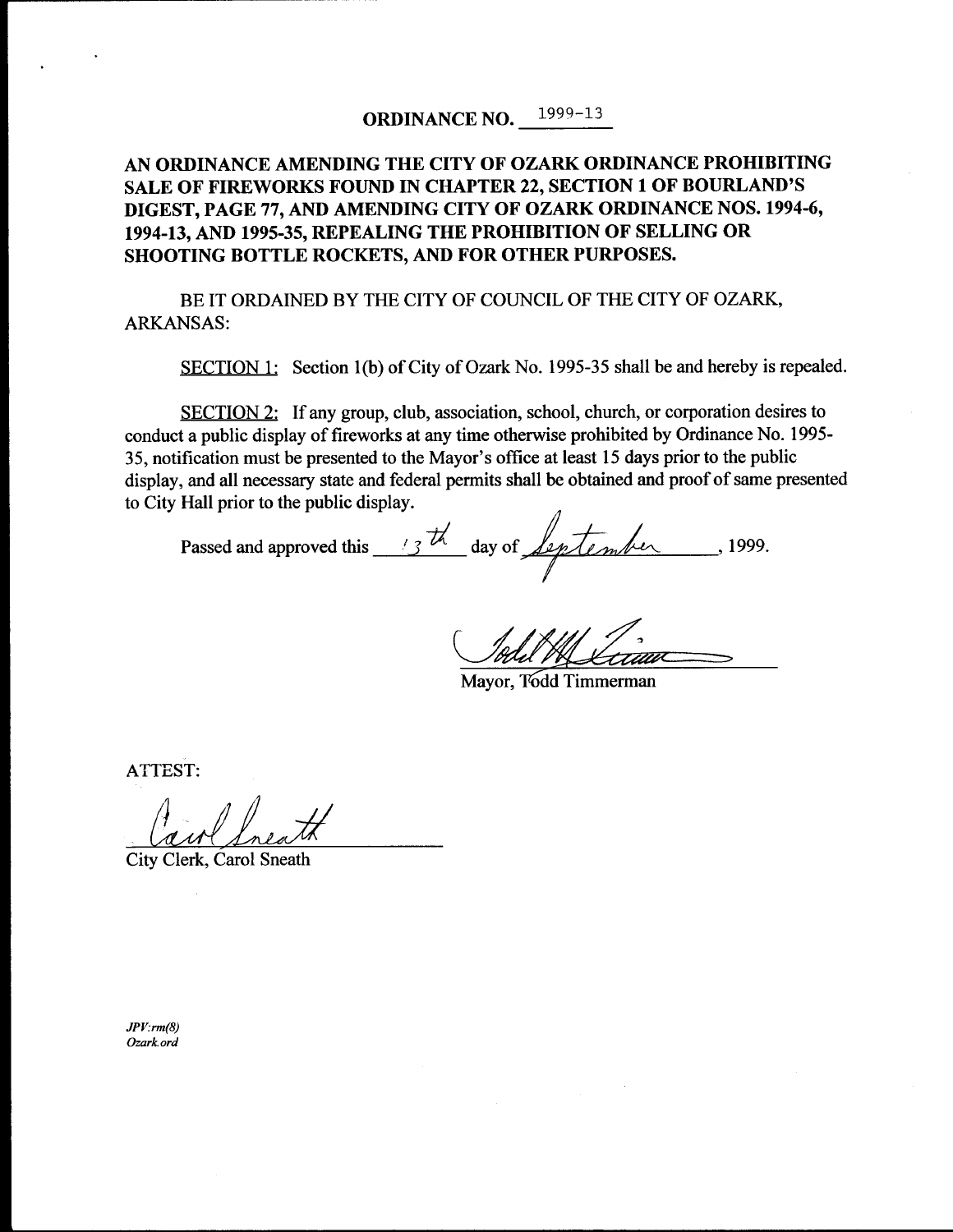SECTION 2: That all ordinances and parts of ordinances, including Chapter 22, Section 1 of Bourland's Digest, Page 77, or Ordinance Nos. 1994-6 and 1994-13  $\sim$   $\sim$ to the extent they are in conflict with this Ordinance are hereby repealed.

SECTION 3: That any person, corporation, partnership, or sole proprietorship violating this Ordinance shall be guilty of a misdemeanor and fined the amount of \$75.00.

Dated this day of 1995.

Mayor, Vernon McDaniel

ATTEST:

City Clerk, Carol Sneath

JPV:rm11 ozark.or3